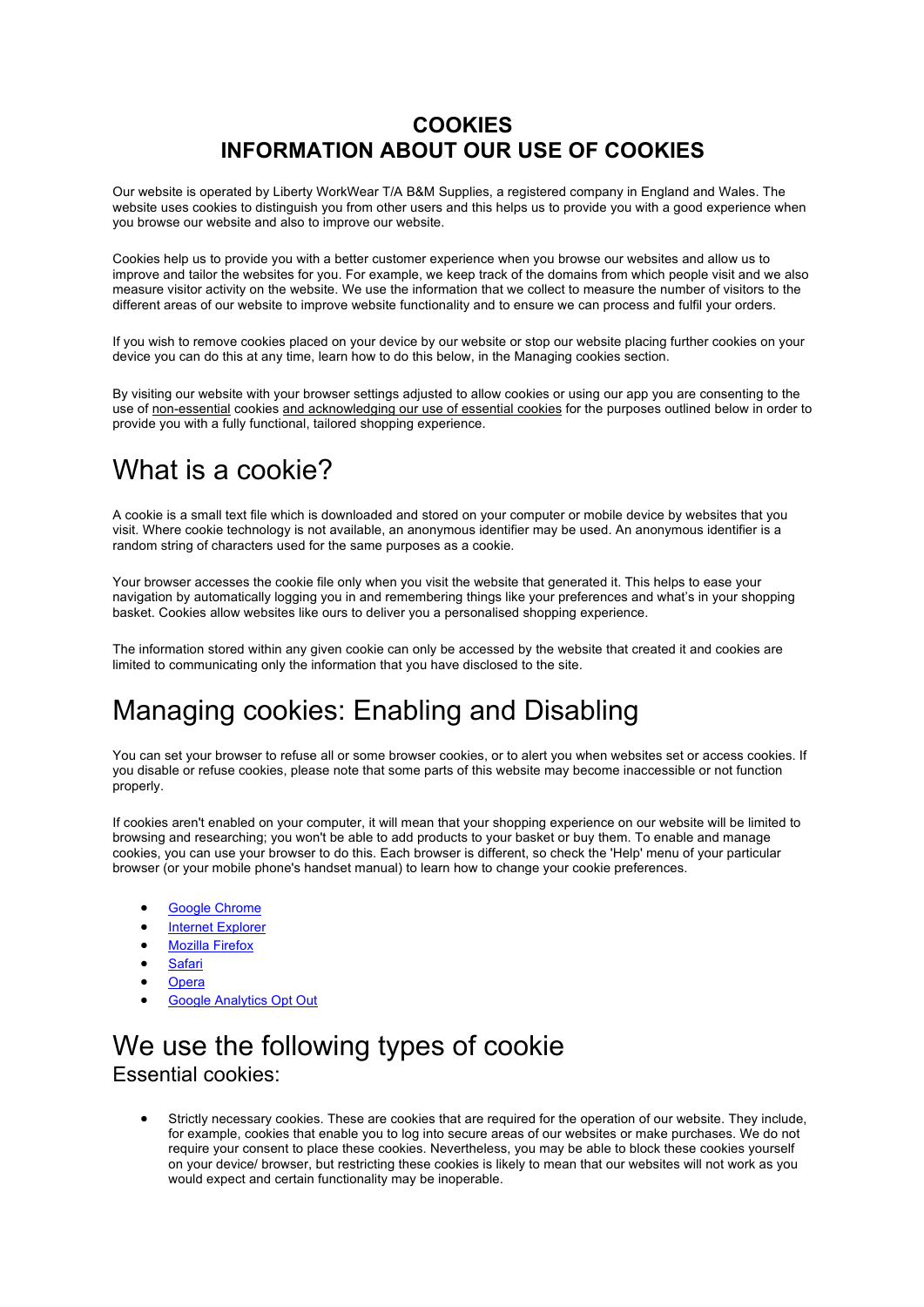| <b>Category</b>              | Cookie<br><b>Duration</b> | <b>Purpose</b>                                                                                                                                                                                                                                                                                                                                                                                                                                                                                                                                                                                                                                                                                                                   | <b>Examples</b>                                                             |
|------------------------------|---------------------------|----------------------------------------------------------------------------------------------------------------------------------------------------------------------------------------------------------------------------------------------------------------------------------------------------------------------------------------------------------------------------------------------------------------------------------------------------------------------------------------------------------------------------------------------------------------------------------------------------------------------------------------------------------------------------------------------------------------------------------|-----------------------------------------------------------------------------|
| <b>Essential</b><br>Cookies  | 12<br>months              | These cookies are required for the<br>operation and smooth running of our<br>site, they enable us to ensure you have<br>no issues navigating or completing an<br>order. For example, we use New Relic<br>to capture page load times as well as<br>request response time to ensure that we<br>are delivering a high quality of service                                                                                                                                                                                                                                                                                                                                                                                            | <b>SessionCam</b><br>Google<br><b>Analytics</b><br><b>New Relic</b>         |
| <b>Functional</b><br>Cookies | 12<br>months              | These cookies help us to tailor your<br>experience on our site, this may be<br>based around previous sessions<br>activity, this may include recommended<br>products, delivery methods, sizes,<br>landing pages.                                                                                                                                                                                                                                                                                                                                                                                                                                                                                                                  | <b>Episerver</b><br><b>Monetate</b>                                         |
| Performance<br>Cookies       | 12<br>months              | These cookies let us know where you<br>have visited our site from, for example<br>Google, Bing or an affiliate site.<br>We use these cookies for internal<br>insights which allow us to see where our<br>customers coming from to visit our sites.<br>We use these cookies to determine if<br>you arrived at our site by clicking on an<br>advertising link, and allows us to reward<br>some external websites for directing<br>visitors to us.<br>We use these cookies to help us reach<br>you with relevant paid advertising via<br>Google and Bing based on previous<br>activity on our site.<br>We use the information collected by<br>these cookies to help us determine<br>where our ads will be most effective<br>online. | Google<br><b>Adwords &amp;</b><br>Remarketing<br><b>AWIN</b><br><b>BING</b> |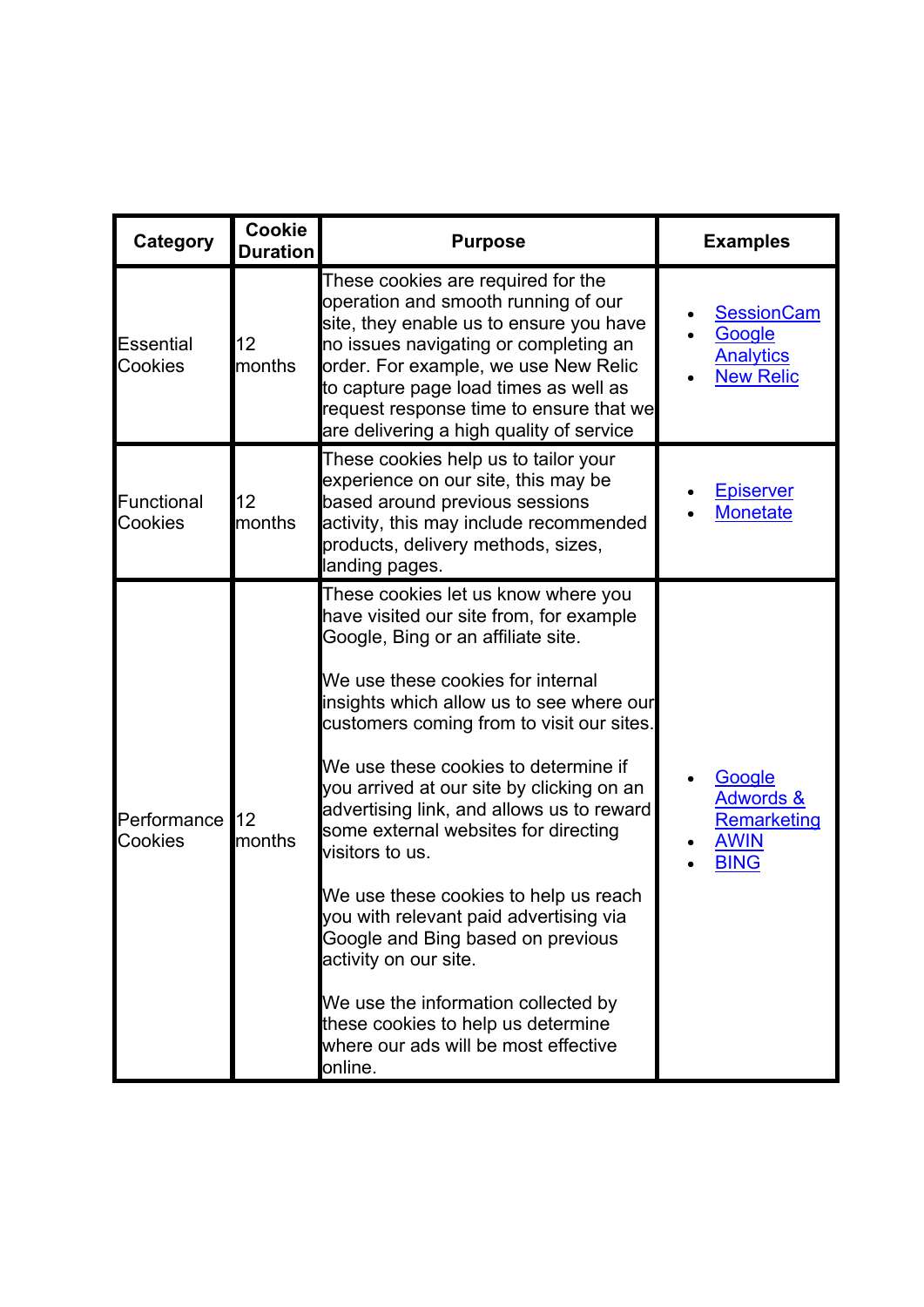| 12<br>Targeting<br><b>Cookies</b> | months | These cookies allow us to serve you<br>personalised ads via third party<br>networks for example our partner Criteo<br>creates personalised advertisements<br>through "Criteo Dynamic Retargeting"<br>and "Criteo Sponsored Products".<br>Google Display network helps us to<br>serve personalised ads based upon<br>previous visits to our websites. |  | Google<br><b>Display</b><br><b>Network</b><br><b>Criteo</b><br>Remarketing<br>Cookie |
|-----------------------------------|--------|------------------------------------------------------------------------------------------------------------------------------------------------------------------------------------------------------------------------------------------------------------------------------------------------------------------------------------------------------|--|--------------------------------------------------------------------------------------|
|-----------------------------------|--------|------------------------------------------------------------------------------------------------------------------------------------------------------------------------------------------------------------------------------------------------------------------------------------------------------------------------------------------------------|--|--------------------------------------------------------------------------------------|

• Analytical/performance cookies. They allow us to recognise and count the number of visitors and to see how visitors move around our websites when they are using it. This helps us to improve the way our websites work, for example, by ensuring that users are finding what they are looking for easily. We use cookies to compile visitor statistics such as how many people have visited our websites, how they reached our websites, what type of technology they are using (e.g. Mac or Windows which helps to identify when our site isn't working as it should for particular technologies), how long they spend on the websites, what page they look at etc. This helps us to continuously improve our websites.

### Non-essential cookies

- Functionality cookies. These are used to recognise you when you return to our websites. This enables us to personalise our content for you, greet you by name and remember your preferences (for example, your choice of language or region).
- Performance Cookies. These cookies allow us to improve the functionality and experience of our site, these include third party cookies which collect information to help better tailor our advertising to your interests, preferences and past activity
- Targeting cookies. These cookies record your visit to our websites, the pages you have visited and the links you have followed. This information will be used by us and third parties to make our websites and the advertising displayed on it more relevant to your interests. We may also share this information with third parties for this purpose but only if you consent to such sharing.
- Social Website/Re-marketing Cookies. So you can easily "Like" or share our content, we have included sharing buttons on our websites for certain social media sites such as Facebook and Twitter. These cookies are set by the third party social media sites to which they relate, including:
	- Facebook
	- YouTube
	- Pinterest
	- **Instagram**
	- Periscope; and
	- **Twitter**

For a full list of all cookie please refer to the below list.

| Name                | Cookie Type      |
|---------------------|------------------|
| <b>AWIN</b>         | <b>Targeting</b> |
| <b>BING</b>         | <b>Targeting</b> |
| BazaarVoice         | Performance      |
| <b>BeckyBot</b>     | Essential        |
| <b>ClickNetwork</b> | <b>Targeting</b> |
| <b>ClickTale</b>    | Targeting        |
| Criteo              | <b>Targeting</b> |
| Facebook            | Social Media     |
| FamilyBlend         | Targeting        |
| FitAnalytics        | Performance      |